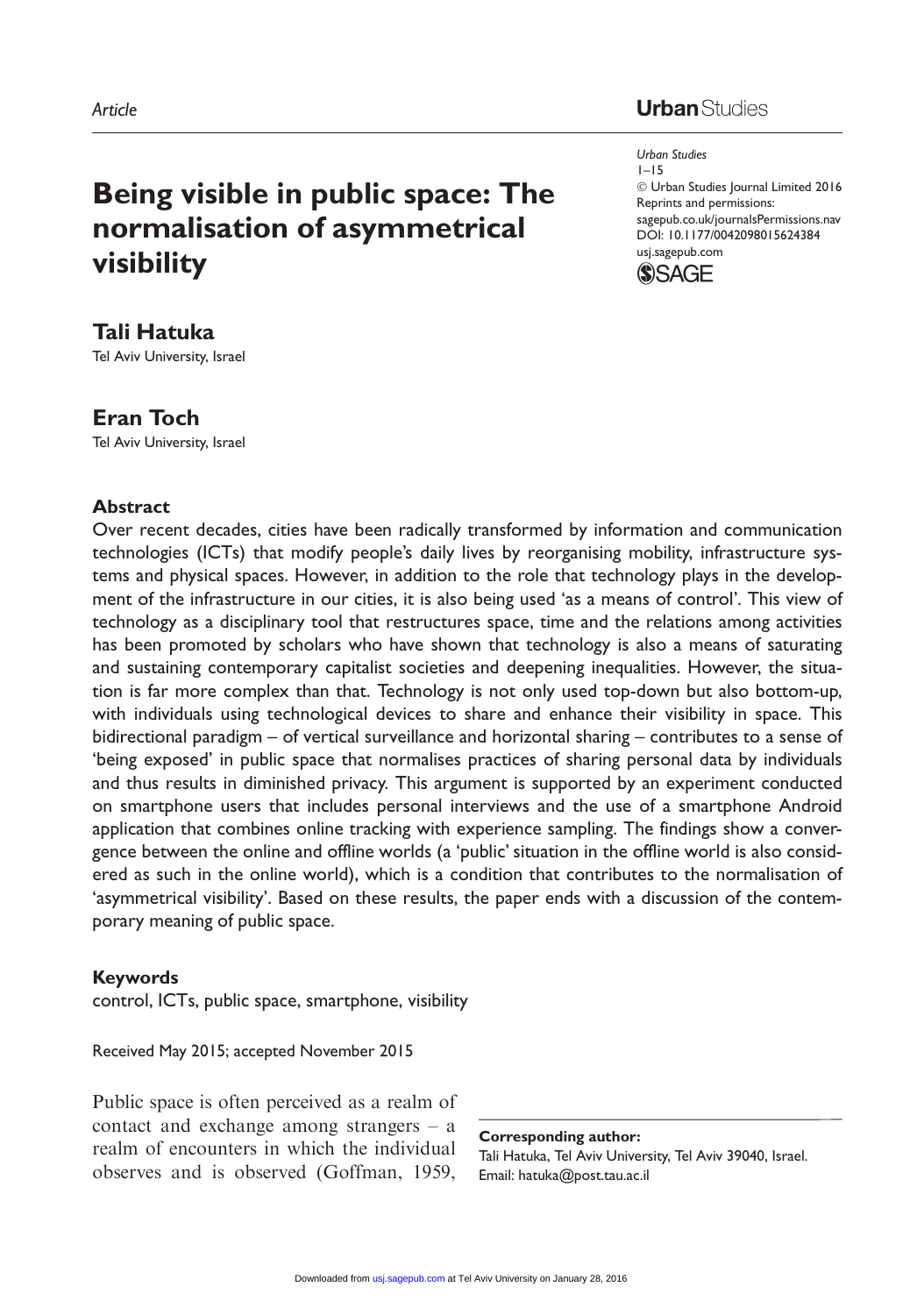1963; Madanipour, 2003). Much discussion has taken place about the role of public space and its contribution to public life (Iveson, 1998; Lofland, 1998; Loukaitou-Sideris and Ehrenfeucht, 2009; Mitchell 2003). Erving Goffman used the concepts of 'front' and 'back' to illustrate a fundamental divergence in social spatial activity (Goffman, 1963). For Goffman, the 'front' region comprises the places where we put on a public 'on-stage' performance and perform stylised, formal and socially acceptable activities, whereas the 'back' region is the area where we are 'behind the scenes', where we prepare ourselves for public performance, or where we can relax into less formal modes of behaviour. This public/private divide, which is perceived as two exclusive categories that together account for all of the elements of life and experience, is one of the great dichotomies of Western thought. Public and private are understood as opposite but inseparable, and the extension of one sphere necessarily implies a reduction in the scope of the other. However, the validity of this binary relationship is not clear, particularly with the ongoing 'privatisation' of material spaces and the growing presence of virtual space in our lives. Clearly, the use of mobile technology in public spaces complicates traditional understandings of what it means to be in public by allowing people to bring previously private activities (chatting, reading, listening to music) into public areas (de Souza e Silva and Frith, 2012: 51). However, above all, mobile technology modifies the practice and meaning of being visible in public (Lyon et al., 2011).

Visibility, or, as argued by Andrea Mubi Brighenti, the practice of 'seeing and being seen', constitutes forms of noticing, managing attention and determining the significance of events and subjects. 'Visibility lies at the intersection of aesthetics (relations of perception) and politics (relations of power)' (Brighenti, 2007: 324). These relationships

are central in media technologies, which work as extensions of the corporeal senses and 'contribute to selectively enhance a certain type of sensory perception and establish a ''ratio'' among the senses, a hierarchical ranking' (Brighenti, 2007: 325). This observation regarding the way media technologies have modified visibility practices is tied to the dramatic increase in surveillance practices and the personal use of technological devices. Surveillance practices are used in many cities that have installed technological means to monitor and control public spaces with the aim of reducing fear and anxiety among inhabitants. Ideas and projects such as 'Safe City', 'City without Violence' and 'Smart City' (e.g. Campbell, 2012; Deakin and Al Waer, 2014; Goldsmith and Crawford, 2014; Pelton and Singh, 2013), which have been implemented worldwide (in large cities and small towns and in democratic and non-democratic regimes), propose to 'protect' people in urban spaces by monitoring and observing individuals and/or tracking people's locations and activities to 'optimise services'. Importantly, technology and design both serve the increased surveillance of public space. Indeed, what the organisation of space cannot achieve, direct policing and legislation are thought to provide (Bodnar, 2015; Raco, 2003). These ideas and projects 'come at the cost of excluding groups defined as dangerous or simply non-consumers, so access and safety can clash' (Bodnar, 2015). However, it is not only municipalities or governments that have modified behavioural patterns in public spaces; the personal use of technological devices and, in particular, of location-aware technologies, is also influencing patterns of mobility throughout cities as well as people's relationships with places (de Souza e Silva and Frith, 2012: 138). Stated differently, visibility should be seen as a key social concept of public life with multiple meanings that extend beyond physical seeing or what can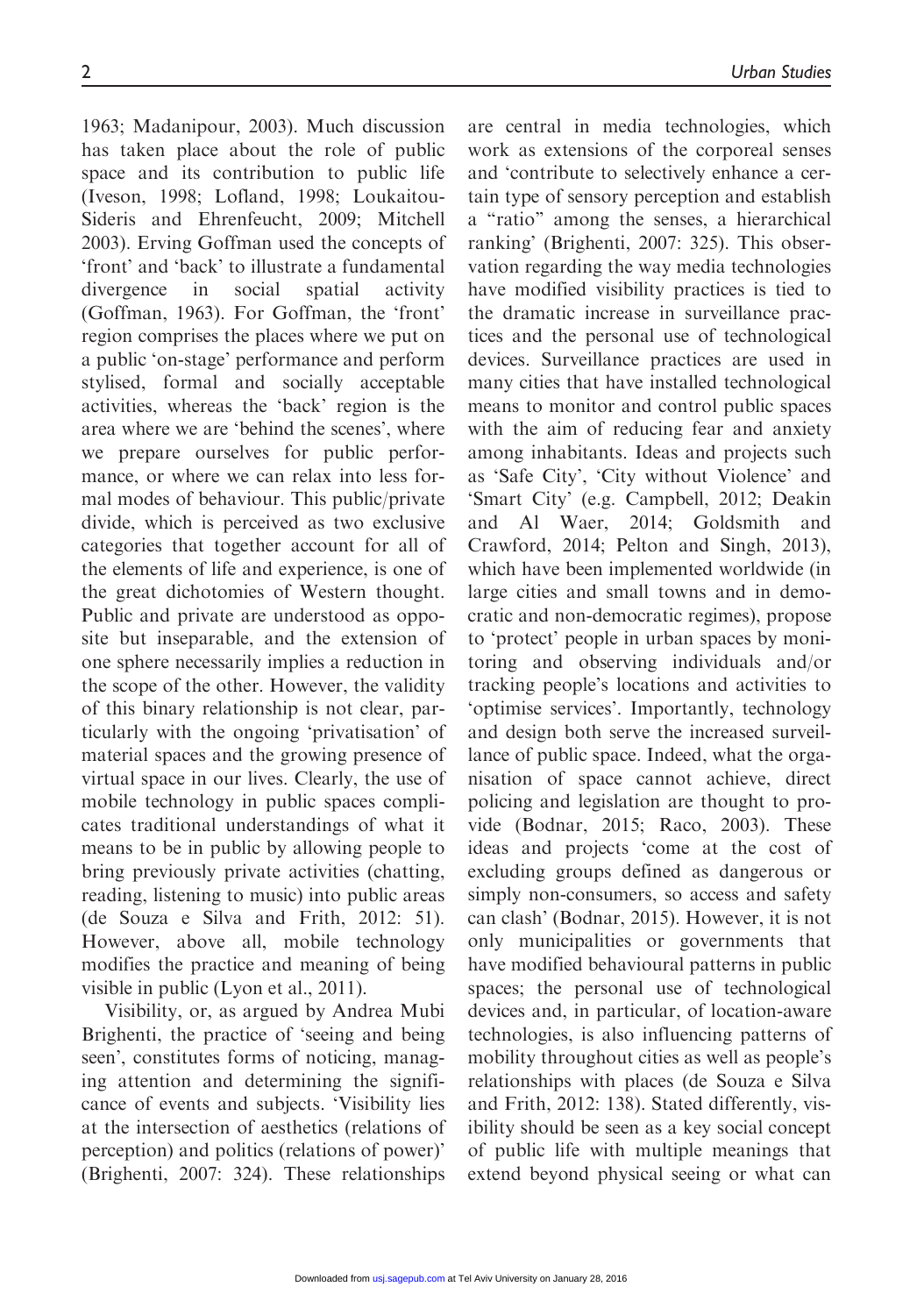be seen with the eyes to the practice of 'being exposed and known' through various technologies. This condition has dramatically changed the forms of exchange in public. Social interactions are no longer limited to people in a concrete place. Thus, the physicality of space does not dictate social interactions; rather, it is one sphere among many. This state of affairs, which expands social interaction and changes our perception of time, blurs the distinction between the real and virtual and between concrete and abstract (Hatuka and Toch, 2014).

In addressing the penetration of technology into public space, scholars have often focused on surveillance practices and have seen them as an external intrusion – as a state in which the individual is constantly visible to authorities, thus reducing privacy (Dandeker, 1990; Dodge and Kitchin, 2005; Foucault, 1977; Graham, 1998, 2002; Graham and Wood, 2003; Haggerty and Ericson, 2000). Today, these studies that focus only on the manner in which central powers monitor subjects might be misleading. The condition of visibility, specifically with location-aware technologies, has become constant, not merely as a top-down practice but also with the state being supported by social platforms that impact the behaviour and exposure of individuals in public. In other words, what we see is a vertical-horizontal dynamic with unprecedented developments in traceability through digital relational databases that are developed top-down (i.e. vertically) (Lyon, 2001; Lyon et al., 2011) as well as data collection and information gathered through individuals' use of technological devices to share with and inform others in a bottom-up manner (i.e. horizontally). It is important to note that the horizontal sharing of information is the basis of social norms and constitutes a form of social control. Power is exercised in social interactions and is not necessarily limited to governments (Garfinkel, 1984; Meier,

1982; Weinberg, 2007). This premise is the departure point of this paper, which argues that this dynamic – of data collected vertically 'in the name of public safety' (i.e. topdown surveillance and 'smart' data centres) and data being shared horizontally 'in the name of democracy' (i.e. through individuals' social networks) – contributes to a sense of 'being exposed' in public space, which normalises practices of sharing and thus contributes to the norms of personal data exposure. It is important to note that this vertical-horizontal dynamic is not a dichotomist condition but should be seen as a set of juxtaposed methods of information collection and sharing that enhances asymmetrical visibility and contributes to its normalisation.

Seeking to understand the condition of visibility in public and, in particular, the manner in which visibility is activated and perceived by the self, the focus here is on behavioural practices and the sharing of data in different social settings. We show that individuals are aware of the varied meanings of the idea of visibility when appearing in public and sharing personal information. Indeed, the practice of sharing information is not a new phenomenon, but the new technologies have transformed this practice for many. More specifically, the paper discusses the practices of sharing by individuals in varied places by using an interdisciplinary methodology (qualitative and quantitative) that combines experience sampling with automatic tracking of the geographic and interactive features of the participants' smartphones and personal interviews. To collect the quantitative information, an Android application called Smart-Spaces was used that combines smartphone-based surveys with online tracking of locations and phone application usage. The Smart-Spaces application was installed for 20 days, during which the participants (51 students) answered contextbased surveys during their daily routines.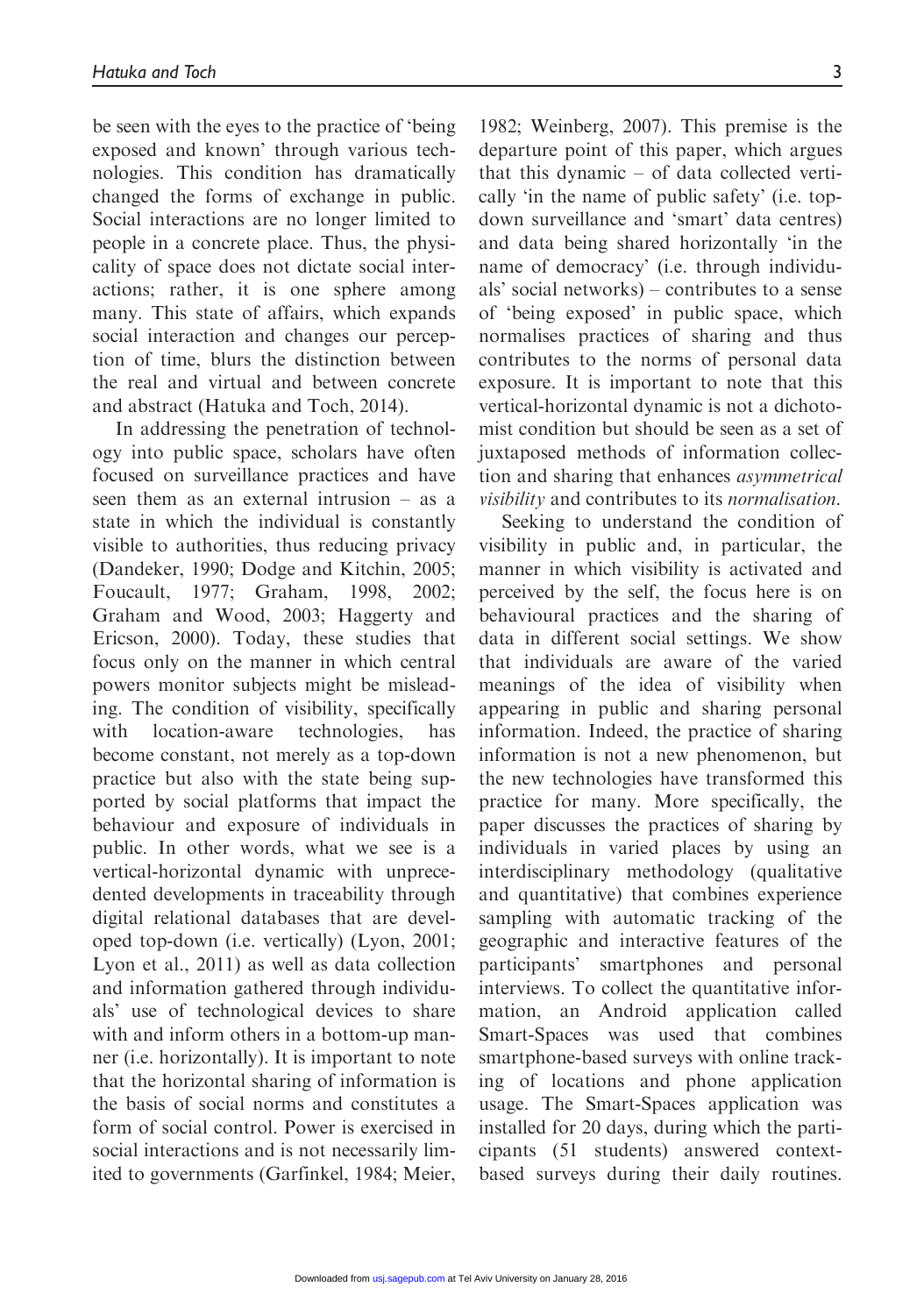Each participant was interviewed before and after the instalment of Smart-Spaces. Our quantitative findings show that there is a correlation between the type of space and the willingness to provide information, with high willingness to share one's location and other information in public spaces. Our qualitative findings show that the participants see convergence between the online and offline worlds.

#### From asymmetrical visibility to normalisation of asymmetry

Modern Western socio-political culture tends to differentiate between public space, which is associated with visibility, and private space, which is associated with invisibility (Iveson, 1998; Madanipour, 2003). More precisely, sociologists have developed the notion of the public realm as an arena of interaction and visibility among actors by studying the details of interactions and communication in public (Brighenti, 2010). Stated differently, the public space is considered a socio-spatial territory that facilitates and regulates interpersonal relationships (Sennett, 1976) and is where individuals present their idealised selves following (or challenging) patterns of belief and behaviour (Goffman, 1959). This interaction of seeing and being seen entails the notion of publicness, the idea that 'the space of the present is offered up to examination by all those who are within it' (Henaff and Strong, 2001: 7). To be sure, visibility is never symmetrical or equal to all viewers and thus is often associated with power; it is the ability to occupy the right locus from which it is possible to see. Seeing amounts to a 'controlling' action (Henaff and Strong, 2001: 19), as has been elaborated in theories of sovereignty, which demonstrate that it is necessary to exercise power over others for political order to be possible.

Furthermore, society is 'organized around regimes of visibility that contribute to the definition and management of power, representations, public opinion, conflict, and social control' (Brighenti, 2010: 53). Governments activate and define the scope of the visible, that is, what can be seen and, more importantly, by whom. This control of sight, of what is visible to varied agencies (e.g. governmental, commercial) is associated with the surveillance and monitoring of the activities of actors to produce personal data (Graham, 1998; Lyon, 1994). The increased collection of individual information was initially tied to more intensive forms of state policing. However, in the contemporary context of liberal democracies, states' interest in their citizens gradually shifted from the maintenance of power implied in state policing to an interest in ensuring 'national' improvement and progress (Foucault, 1977; Marx, 2002; Norris and Armstrong, 1999). This socio-political process has led contemporary states and commercial enterprises to become reliant upon the production, collection, storage and coordination of personal data for their decision-making (Henry, 2009). However, the watched individual is not a passive actor. The dynamic of visibility is always a twoway process of seeing and being seen simultaneously that affects both the observed and the beholder. Thus, particularly in contemporary reality, the scope of visibility cannot be reduced to the exercise of control by an authority supported by video cameras and satellites; rather, it should also be seen as the practice of recognition supported by location-aware technologies that modify individuals' interactions with other people, with the surrounding environment, with the authorities and with commercial companies. Location-aware technologies are very different from the Bentham model insofar as they are not interested in watching others but rather are interested in using these data to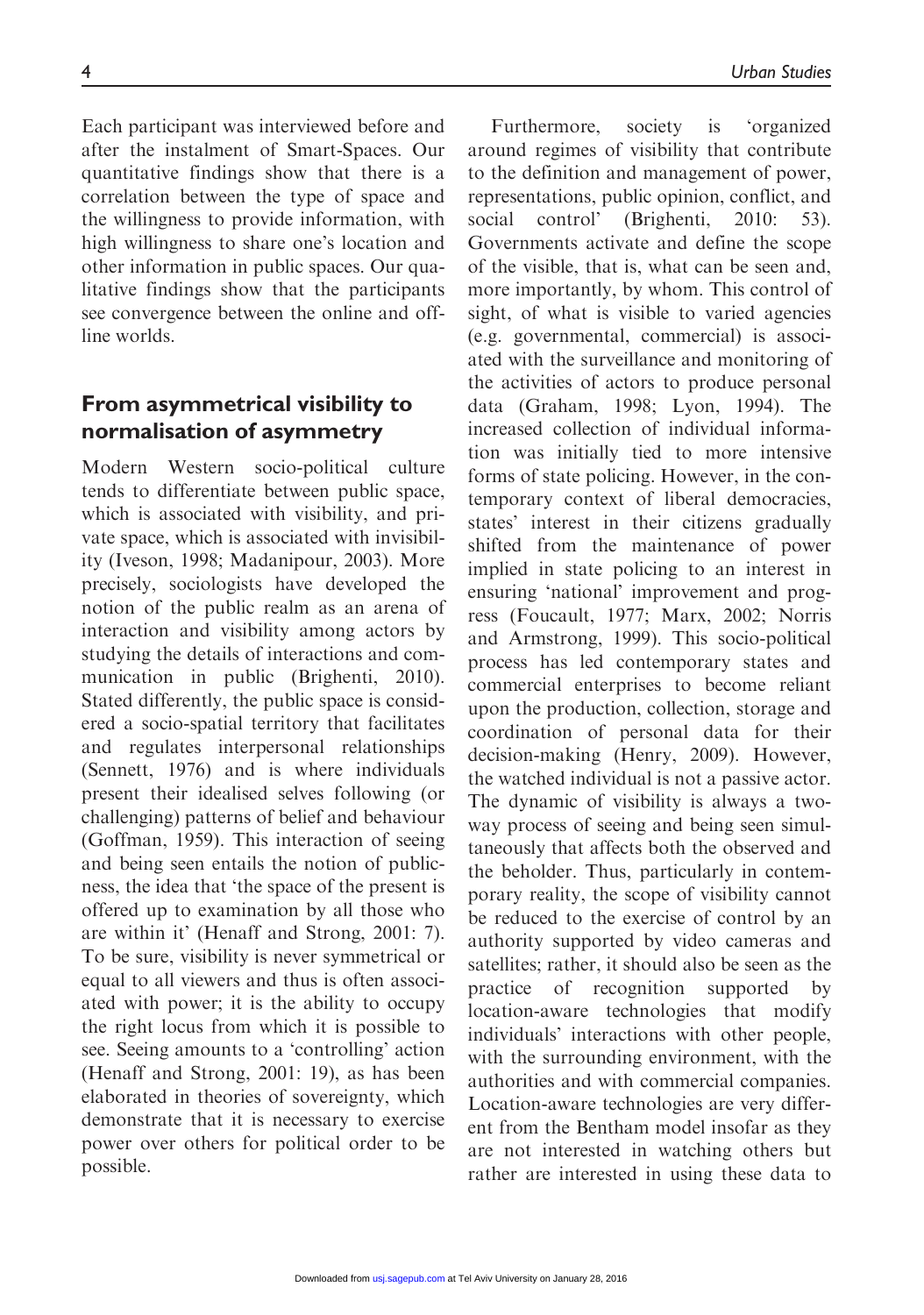gain something else. Scholars have suggested that the development of these location-based systems has contributed to the 'commodification of location'. In these systems, location is transformed into a digital object that can become tradable (Shklovski et al., 2009). However, at the same time, these technologies discipline people by creating networks that, rather than being centralised, develop from below as 'micro-powers'. Nevertheless, although location-aware technologies increase individuals' awareness of each other's locations, this awareness is not always reciprocally symmetrical (de Souza e Silva and Frith, 2012: 139), thus leading to situations of asymmetrical visibility. In this sense, asymmetries of visibility are asymmetries of power, not only in terms of control but also in terms of what is possible to see and by whom. The self adopts and adjusts to these technologies by perceiving them as a necessary means for supporting authoritative stability (in the case of CCTV) or as a means through which the self manages its own visibility (location-aware technologies). In other words, visibility becomes a state – a condition managed by the individual that assists him in gaining recognition but that also contributes to his exposure and supervision.

In summary, what is suggested here is a threefold argument: (1) visibility in public space is never symmetrical and is embedded in power relations and hierarchies; (2) visibility asymmetry is supported by surveillance practices and technologies that manage and control our sight through networks of micro-powers that are supported from below; and (3) these practices and technologies both contribute to a sense of 'being exposed' in public space and therefore contribute to indifference to the exposure of personal data by individuals themselves. The question is how individuals manage their visibility. When do they choose to become visible? Or are there places where they choose to become invisible? How is visibility

associated with the manner in which they perceive and define public spaces? These questions are not technical but are rather practical and political, and they refer to the ways in which we activate selective in/visibilities. By seeking to understand the condition of visibility in public and, in particular, the manner in which visibility is activated by the self, the focus here is on the behavioural practices and the sharing of data in different social settings.

# Methodology: Smart-Spaces, participants and data analysis

The study was undertaken at Tel Aviv University and included the collection of quantitative (using Smart-Spaces technology) and qualitative (personal interviews) information, as detailed below. The quantitative data were gathered using Smart-Spaces, which is a dedicated technology implemented as an Android mobile operating system application that the participants were asked to install on their phones. The application combines online tracking with experience sampling. The tracking includes the location of the phone using the phone's built-in positioning services (GPS, Wi-Fi and cellular triangulation) as well as recordings of the applications running on the phone. The experience sampling method relied on configurable online surveys that popped up on the users' phones. The participants were notified about the availability of a survey by a sound and a notification icon. The location was presented on a detailed map that showed street names and specific landmarks, and four key questions were asked related to the participant's perceptions and activities (see Table 1).

The survey, as well as the design of Smart-Spaces, aimed to balance the user burden with location coverage. Limiting the user burden was considered necessary to encourage the participants to actively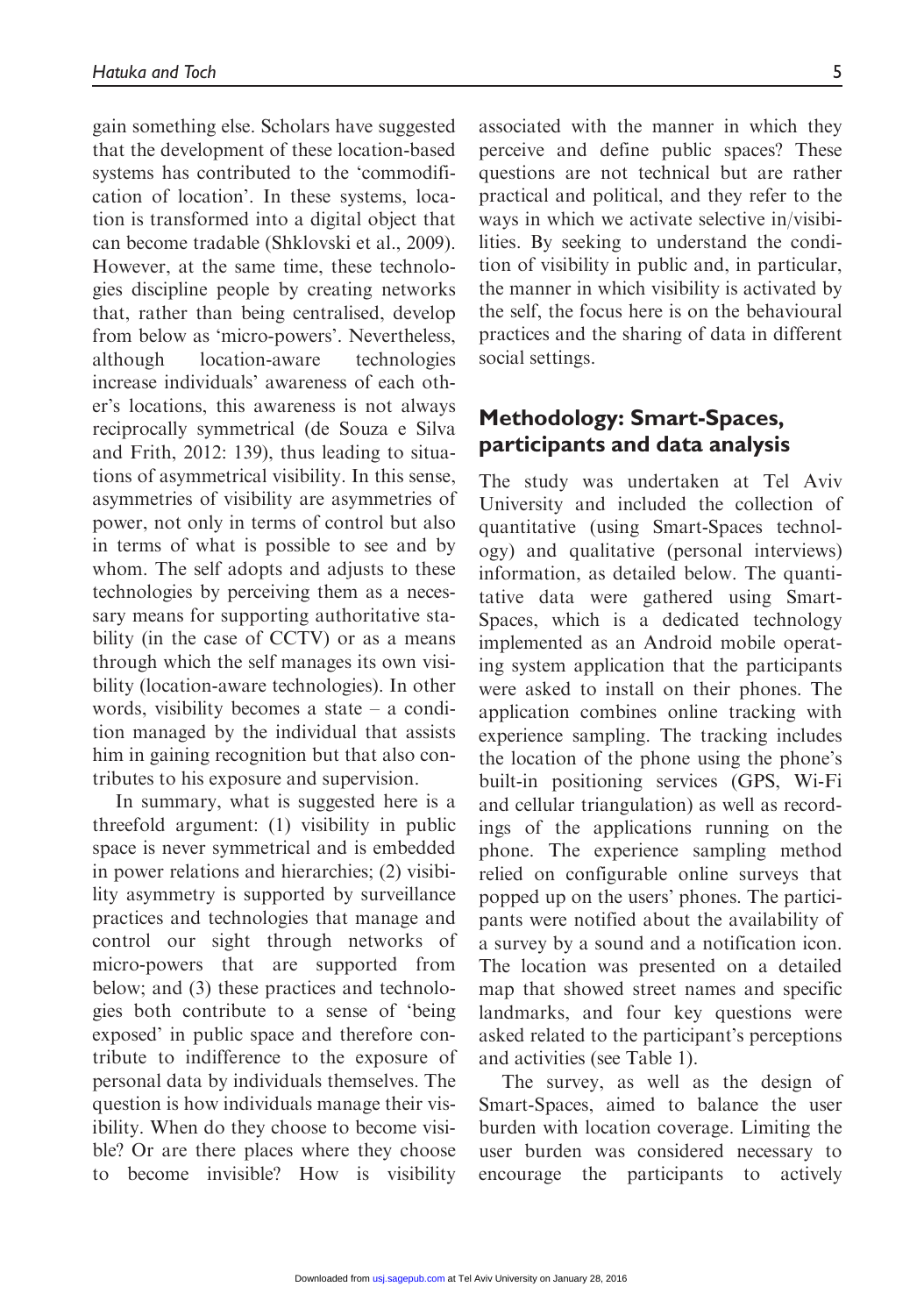| Categories                | Questions                                                                                                                                                               |
|---------------------------|-------------------------------------------------------------------------------------------------------------------------------------------------------------------------|
| <b>Activity</b>           | 'What were you doing in this place?' (meeting friends, watching television,<br>learning, working, eating, using my smartphone, other)                                   |
| <b>Crowdedness</b>        | 'How many people were in this place?' $(0, 1, 2, 3-5, 6-10, 11 +)$                                                                                                      |
| <b>Publicness</b>         | 'Do you consider this place to be public?' (yes/no)                                                                                                                     |
| <b>Locational privacy</b> | 'To what extent would it bother you if your friends on an online social<br>network knew that you were in this place?' (I - would not bother me,<br>5 - would bother me) |

Table 1. Survey questions.

participate in the study and to minimise the cost of completing a single survey. Therefore, the surveys were displayed based on an algorithm that attempted to include as many of the places visited by the user as possible while minimising the number of surveys per day. The questions on each survey referred to a particular place visited by the user at least 30 minutes before the time of the survey notification. To reduce the user burden, the algorithm was adjusted to allow for at least 5 hours between two consecutive surveys and to avoid surveying a location that was already surveyed at least two times. To reduce the burden further, the algorithm only surveyed 'static' locations where the user was present for more than 15 minutes, rather than 'in transit' locations. Finally, to reduce the inconvenience to the participants, Smart-Spaces did not use a noise alert after 22:00 h at night. In addition, the participants were asked to refer to the location and time of the sample when answering the questions. All of the questions were answered using a 5-point Likert scale except for the first three questions. To provide context to the participants' reported behaviour, the information collected included the time, location and the phone applications operating at the time of the survey. On the basis of the data, several additional independent variables were added: smartphone applications, Foursquare category, time of day (morning, noon, evening or night), and type of day (weekday or weekend).

The study's participants were full-time students at Tel Aviv University, which resides at the centre of a large metropolitan area in Israel. All of the participants were living in the city or in its immediate suburbs and commuting to the city. The use of both the internet and mobile phones in Israel make this context appropriate for the empirical study. A survey conducted by Google and Ipsos MediaCT (2013) in dozens of counties shows that Israel has the world's highest smartphone saturation (57% as of 2013) and has some of the highest values of smartphone usage measures such as application installations, mobile internet usage and mobile email usage. Therefore, when considering the external validity of our results, our sample is not representative of the general population, but the results can be considered precursors for future phenomena. Furthermore, because students are known to be early adopters of smartphone technology (Lee, 2014), their visibility practices may predict those of the more general population. It is important to stress that the participants were asked about sharing their location with all of their friends on their entire social network, not only with their university friends, to generalise practices of visibility.

The qualitative data were gathered through interviews before the participants started to use the Smart-Spaces application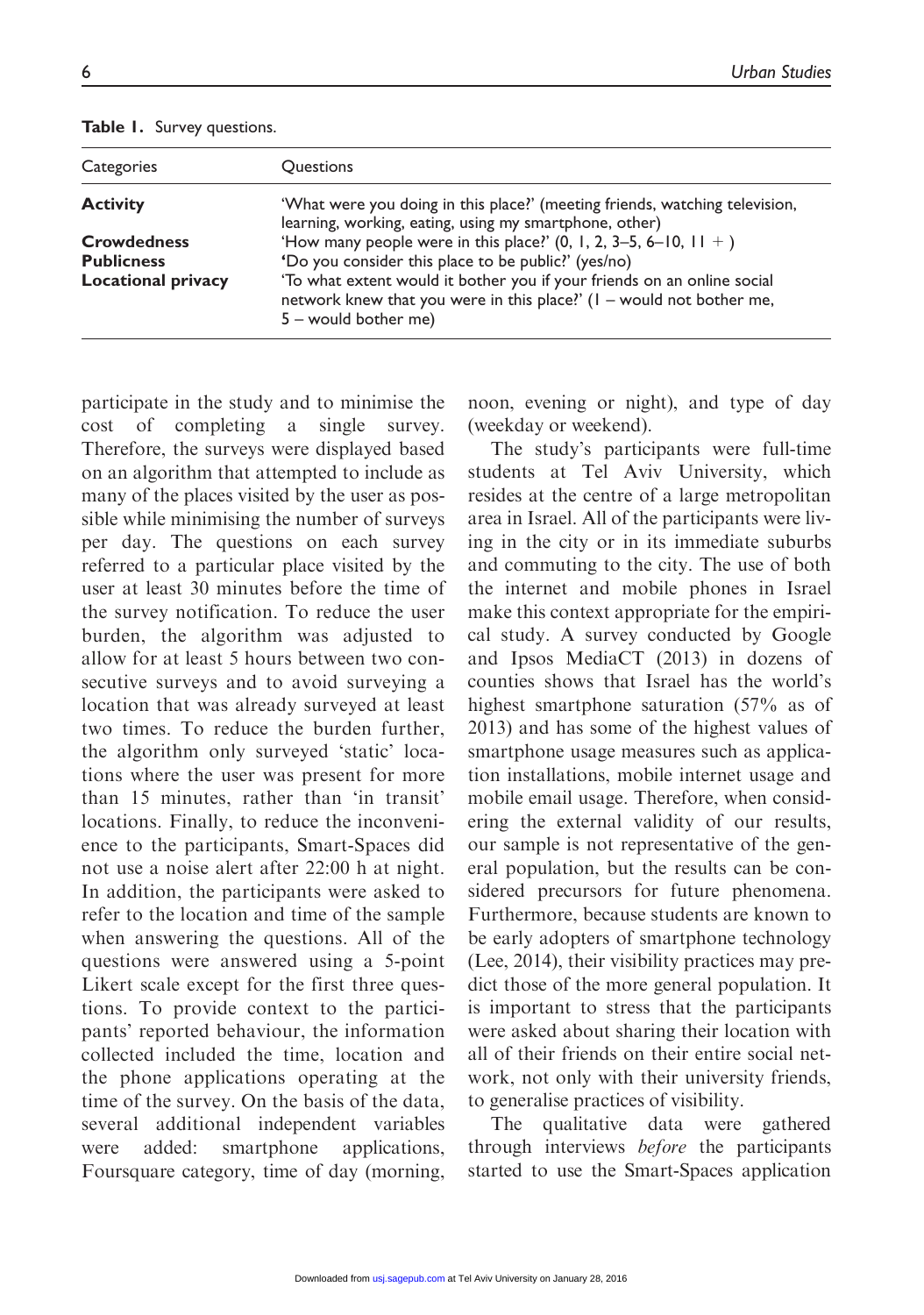| Categories                     | <b>Ouestions</b>                                                                                                                                                                           |
|--------------------------------|--------------------------------------------------------------------------------------------------------------------------------------------------------------------------------------------|
| Perception of<br>public space  | 'What is public space, in your opinion? Can you provide examples?'                                                                                                                         |
| Conduct                        | 'What do you usually do in a public space? Are there any actions you perform in<br>public and not in other spaces?'                                                                        |
| Perception of<br>virtual space | 'Are social networks public or private?'                                                                                                                                                   |
| Conduct                        | 'Where will you spend more time during the day: in public space or in virtual space?<br>Are the people with whom you communicate on the internet also people whom you<br>meet physically?' |

Table 2. Questions asked before the implementation of Smart-Spaces.

| Perception of<br>public space  | 'What is public space, in your opinion? Can you provide examples?'                                                                                                                     |
|--------------------------------|----------------------------------------------------------------------------------------------------------------------------------------------------------------------------------------|
| Conduct                        | 'What do you usually do in a public space? Are there any actions you perform in<br>public and not in other spaces?'                                                                    |
| Perception of<br>virtual space | 'Are social networks public or private?'                                                                                                                                               |
| Conduct                        | 'Where will you spend more time during the day: in public space or in virtual spac<br>Are the people with whom you communicate on the internet also people whom y<br>meet physically?' |

Table 3. Questions asked at the end of the study.

| Categories                     | <b>Ouestions</b>                                                                         |
|--------------------------------|------------------------------------------------------------------------------------------|
| Perception of public space     | 'What is public space, in your opinion? What public spaces have<br>you visited lately?'  |
| Critical assessment            | 'Are there any norms or regulations in public space that you would change?'              |
| Perception of virtual space    | 'Where will you spend more time during the day: in public space or in<br>virtual space?' |
| Critical assessment<br>conduct | 'Are there any norms or regulations in virtual space that you would change?'             |

and at the end of the study. The questions asked of the participants addressed public space and virtual space (Table 2 and 3). The idea was to better understand the manner in which public space and virtual space were conceptualised and framed by the participants and how their perceptions influenced their conduct and their tendency to share data. The assumption was that the growing lack of distinction between the two would influence the norms and practices of visibility. The first set of questions (before) focused on definitions, practices and visibility. The second set of questions (after) re-addressed the definitions (assuming that they might change after the study) and regulations. The idea was to submit the participants to a critical assessment of the norms and regulations associated with public and virtual spaces.

All 51 of the participants in the research were students recruited from various areas of study, including social sciences, law, natural sciences and engineering. In terms of gender, 27 of the participants were males and 24 were females (51 in total), and the median age of the participants was 25 years, with the youngest participant being 22 years and the oldest being 32 years. Prior to the study, the participants were asked whether they had an Android phone with a data plan that could accommodate the moderate data usage of Smart-Spaces. In addition, they were asked to review and sign a consent form, which was approved by the institutional ethics review committee. The study's procedure included three key steps: an interview before the study began, a period of using the Smart-Spaces technology and an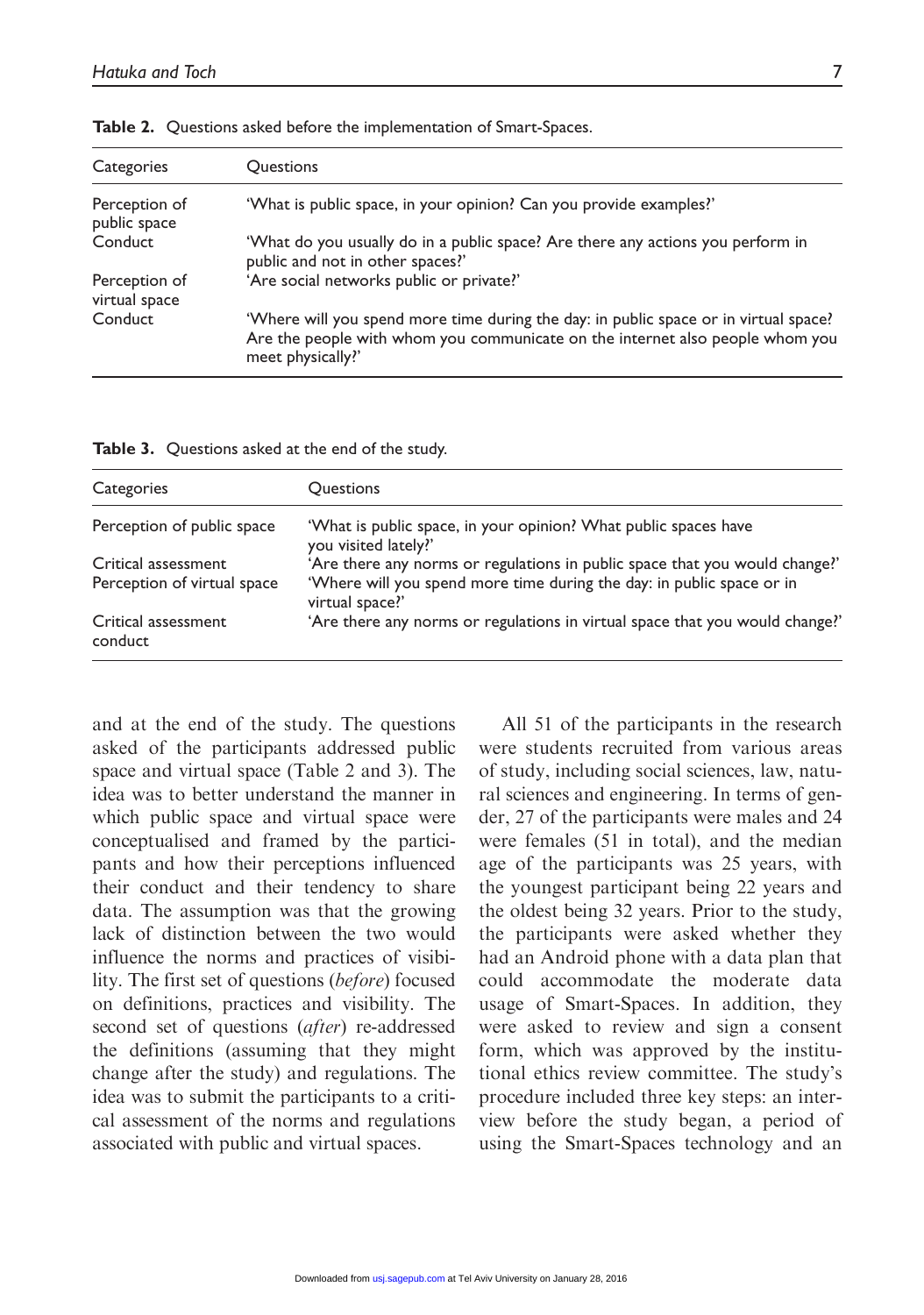interview at the end of the study. During the first interview, the application was installed, and assistance was provided to participants who encountered difficulties operating their phones. Then, the participants used Smart-Spaces for a period of 3 weeks. After 3 weeks, the participants were interviewed again, and they were asked to uninstall the Smart-Spaces application. The participants were compensated for their work with gift vouchers worth approximately US\$40: US\$15 at the beginning of the study and US\$25 at the end of the study.

The data were analysed using several methods. The quantitative and qualitative information was analysed separately and was then juxtaposed in a search for possible conversations and contradictions. In total, the 51 participants answered a total of 1912 context-based surveys. Before analysing the results, several pre-processing operations were performed. The data were cleaned for two types of mistakes: partially completed surveys and incorrect location information. Of the 1912 (3%) surveyed places 64 were partially completed and were therefore discarded. A further 40 (2%) of the surveyed places were discarded because the participants had marked the location as erroneous. Spearman's nonparametric rank correlation test was used to measure the degree of similarity between two independent variables (e.g. publicness and number of people) and between dependent and explanatory variables that referred to the physical/virtual context (e.g. perceived privacy and publicness). To analyse the relationships between the explanatory variables, one-way ANOVA, which compares the means of two or more samples, was applied with adjustment to dependent samples. The research methods literature provides convincing evidence regarding the robustness of the F-test with regard to Likert data treated as intervals, with no significant bias (Norman, 2010).

# 'Being exposed' in public: Two complementary perspectives

Addressing the questions of how individuals manage their visibility and how visibility is associated with the ways in which they perceive and define public spaces, the purpose of this section is twofold: first, to determine the factors that impact information-sharing practices, such as how the social properties of a place or the number of people in an area influence the tendency to share data; and second, to understand the ways in which public spaces and virtual spaces are conceptualised and perceived, and how their conceptualisation affects people's behaviour in public.

# (1) How do people manage their visibility? A quantitative assessment

In exploring the questions of visibility and how people manage their exposure, four sets of data were collected about each place: the place's human occupation (crowded/not crowded), the place's categorisation (public/ private), the activities performed in the place by the user, and the locational privacy of the place. In 14% of the surveys, the participant was alone; in 25%, the participant was accompanied by a single person, in 14% by two people, in  $13\%$  by 3–5 people, in  $6\%$  by 6–10 people, and in 26% by 11 people or more. By exploring the data gathered, the tendencies and patterns of practices were revealed. In terms of the definition of what is public, in 33.7% of the surveys, the participants classified the place of the survey as public, and in 66% of the surveys, the place was classified as private. The proportion of places that were defined as public by the participants was strongly correlated with the number of people nearby according to Spearman's *a*-parametric test ( $r = 0.723$ ,  $p \leq 0.0001$ . Applying one-way ANOVA showed that the number of people around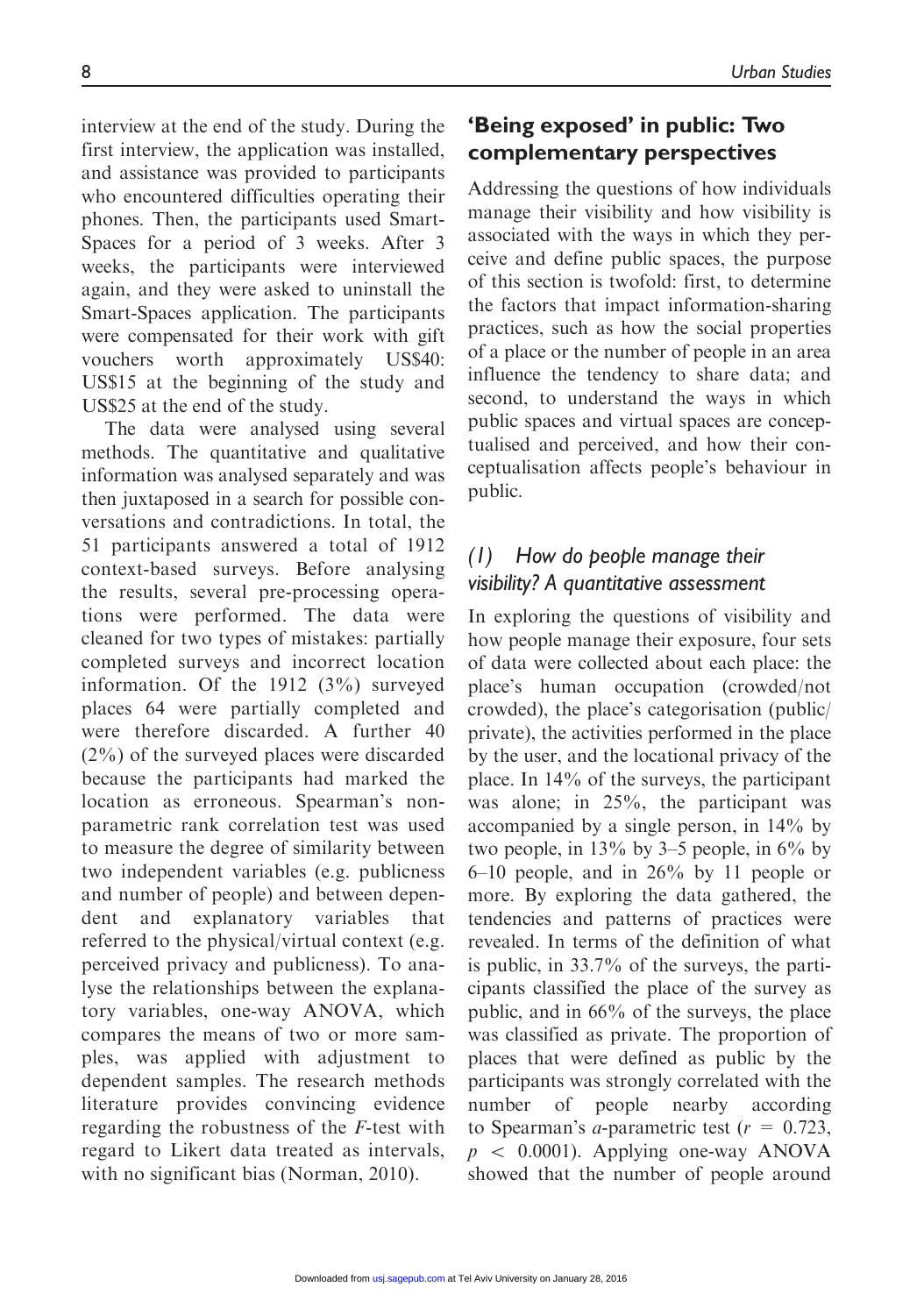

Figure 1. The proportion of public places according to the crowdedness of the place (number of people around the participant in the place in which the location was sampled). There is a very clear positive correlation between crowdedness and the probability that the place was labelled as 'Public'.

the participant was significantly greater in places defined as public by the participant than in places defined as private  $(F(245,5) =$ 603,  $p \, < \, 0.001$ ). The strong correlation between publicness and crowdedness indicated a consensus among the participants regarding how to define a place as public, thus providing further validation of our results (Figure 1).

Of the data gathered, the notion of publicness was associated with the types of activities that were reported by the participants and with the distribution of the number of people participating in each activity. Most of the activities were reported as 'learning' (26%) and 'other' (28%), with 'sleeping' accounting for approximately 40% of the 'other' activities. The participants had distinct patterns regarding the societal nature of their activities. Some activities, such as 'watching TV', were undertaken mostly alone or among a small number of people. Other activities, such as 'learning', were undertaken alone, in small groups or among a large crowd (most likely in a classroom). When analysing the activities according to publicness, we found that the most common activity in public spaces was 'learning' (35%), while 'other' (34%) was the most common in private spaces (Figure 2). The least common activities were 'watching TV' in public spaces (only three samples) and 'working' in private spaces. Most activities occurred in both public and private spaces but in different social contexts. For example, 'learning' occurred in private spaces, in solitude or in small groups, and it also occurred in public spaces in a crowd.

In addition, there was a correlation between the type of space and locational privacy (Figure 3). In particular, there was little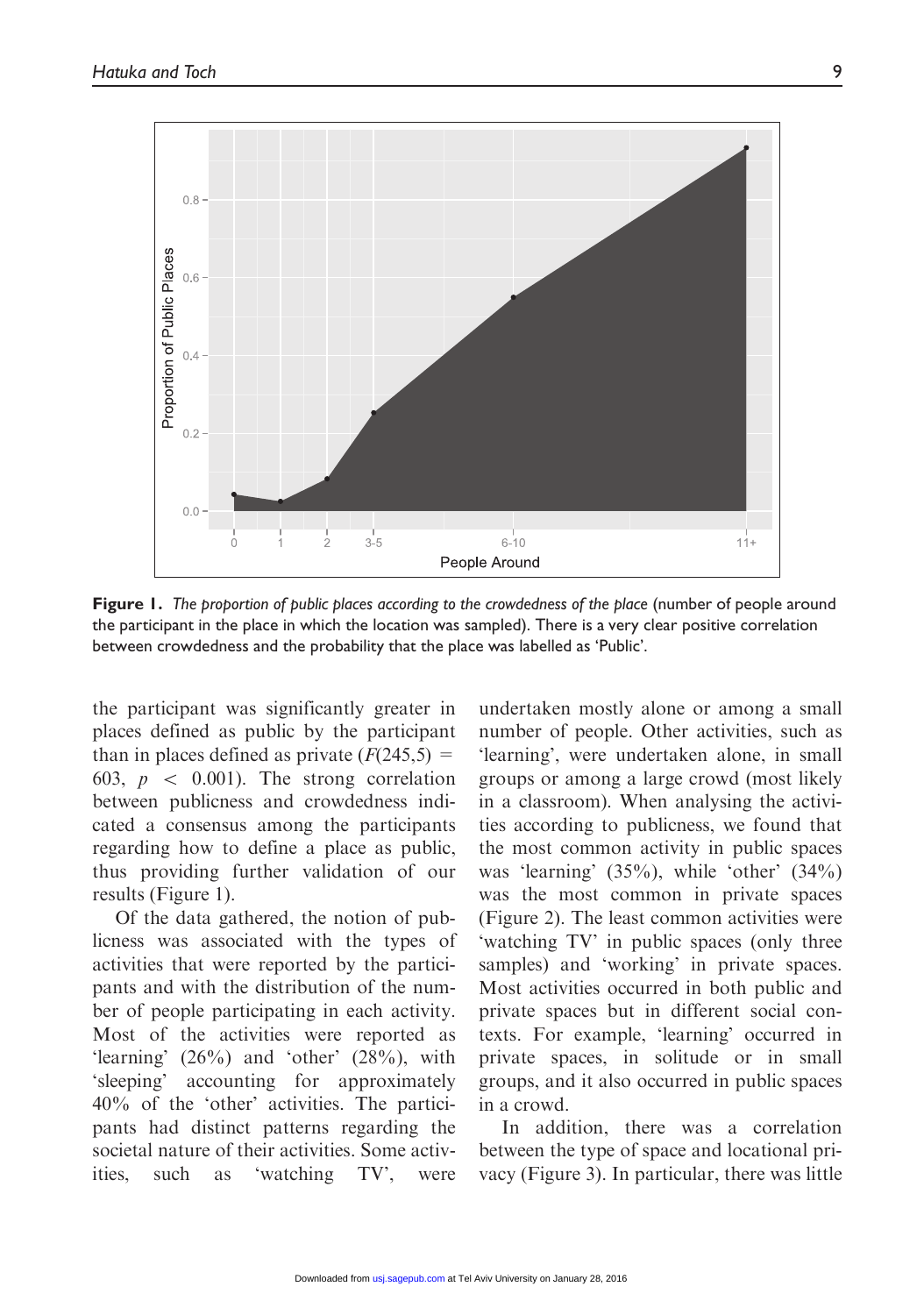

Figure 2. The locational privacy according to the activities carried out in the samples. Error bars represent the variability in the reporting. Locational privacy was significantly higher when meeting friends.

objection to sharing one's location. In most of the cases (73%), the participants were not bothered by sharing their location, and negative attitudes were reported only in 15% of the cases. The median value for locational privacy was 1 on a Likert scale of 1–5, where 1 represented the least bothered attitude. In comparison, the generally positive approach towards sharing one's location was significantly greater than that reported in previous studies of location sharing (Toch et al., 2010), which could be explained by the passive phrasing of the question. The participants' answers reflect a mostly passive approach towards being visible and not objecting to exposure rather than welcoming it or fighting it. Analysing the differences among the participants reveals that a majority (32) of the participants had a median locational privacy of 1 (least bothered), while the rest of the participants had median values that were distributed over the rest of the values. This distribution stands in contrast to the survey results of Westin and others that portray only a small minority as unconcerned about privacy, rather than the majority (Margulis, 2003).

In summary, the proportion of places that are considered public is closely correlated with the number of people nearby. Essentially, a 'public' place is a place with many people, even if it is a closed space. In association with this finding, it is not surprising to find that people are less likely to share their locations when they are with friends, and they are slightly less likely to share their locations when they are working. However, what is surprising is the broader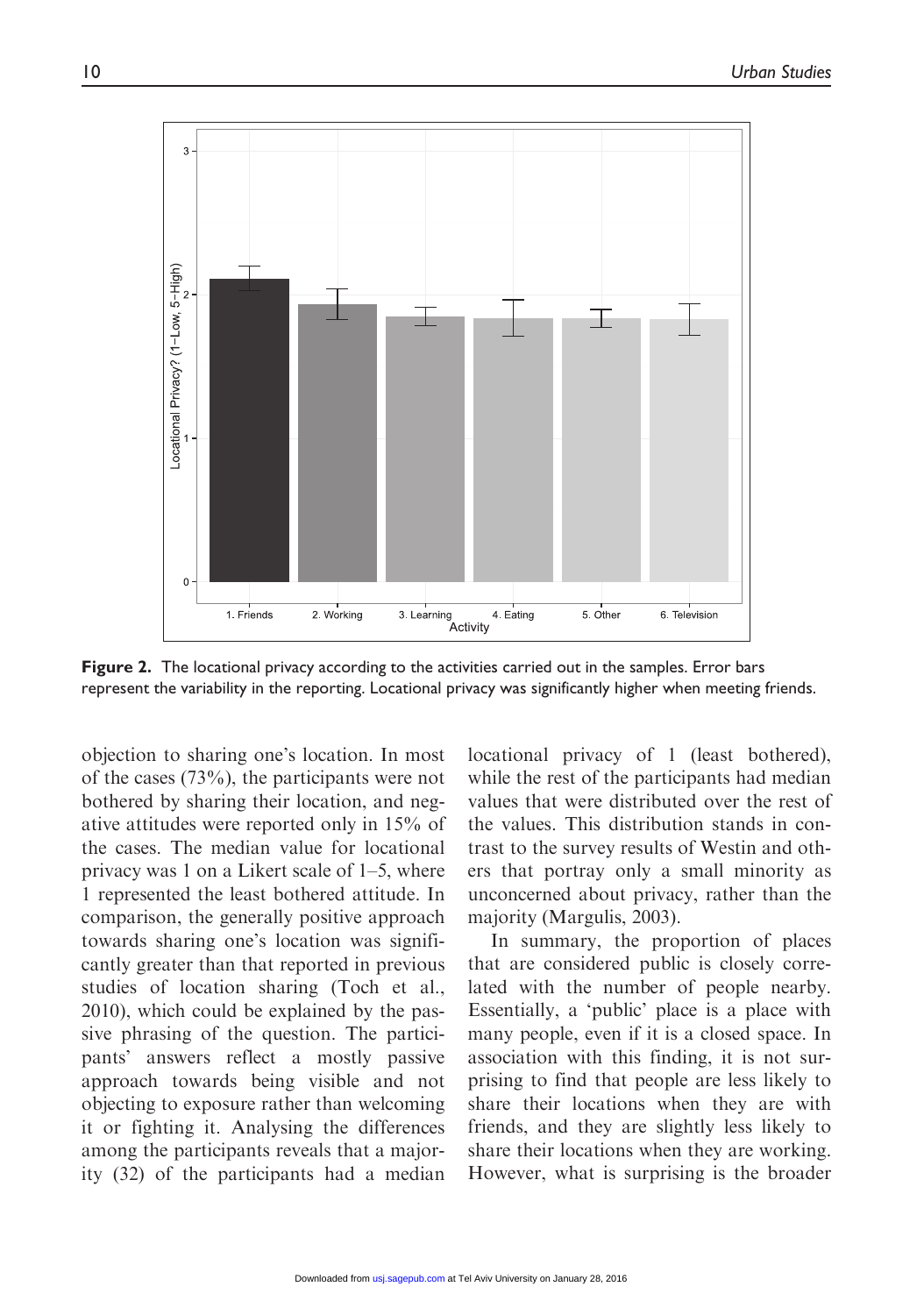

**Figure 3.** The locational privacy according to the crowdedness of the place (number of people around the participant in the place in which the location was sampled). Participants were least bothered about sharing locations in which they were alone, they were with two other people or they were in a crowd.

picture. As a whole, the participants were not bothered by sharing slightly more than 73% of their locations. Thus, while there are differences between sharing preferences in different types of spaces, these differences are weaker compared with the overall willingness to share all locations.

# (2) How is visibility associated with the ways in which people perceive and define public spaces? A qualitative exploration

The quantitative data assist in better understanding the relationship between visibility and the perception of public space. From the analysis of the interviews, it is significant to address two key points: (a) the ways in which the participants defined public and

virtual space; and (b) the ways in which they managed practices of visibility. In analysing the definitions of public and virtual space, we examined the similarities and differences among the participants as well as the modifications made by the participants in the closing interviews. At the first interview (before installing Smart-Spaces), public space was categorised as accessible places that were crowded and that supported particular types of activities. Many of the participants started explaining what is 'public' by using the words 'a space that is not private' (26 out of 51). Examples could be seen in the following participants' statements: 'Everything that is not private space, it could be a space that is held by a private or public authority for public use' (participant no. 8); and 'All the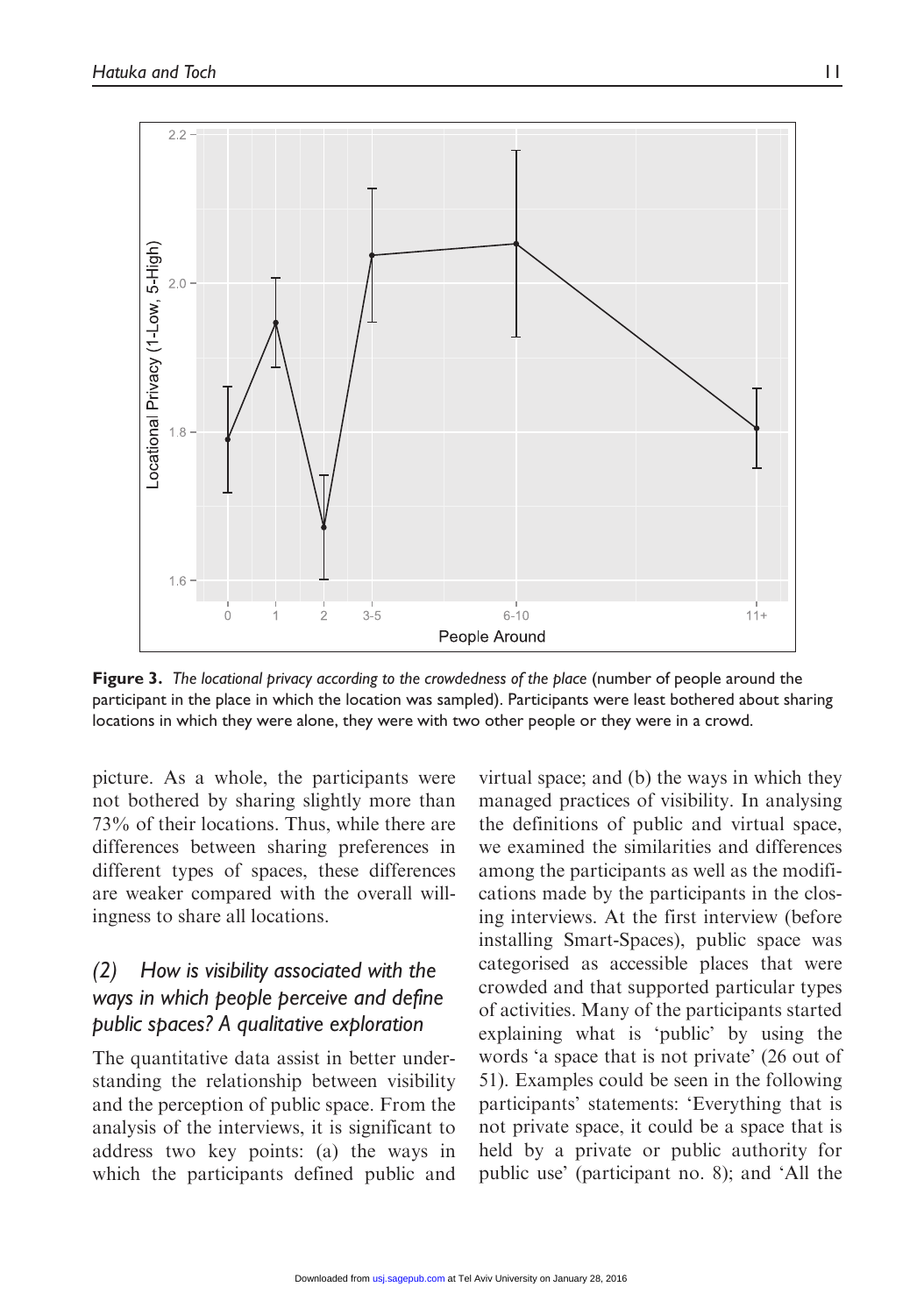spaces that are not private, a space where many people spend their time, and it is open to the public at large' (participant no. 33). Most of the participants (46 out of 51) addressed norms of behaviour and visibility

in public, including clothing and adaptation of the self to the environment, and saw public spaces as restrictive by noting norms of behaviour that were acceptable or not acceptable in a place.

In the same interviews, the categories used to define public space were repeated when the participants addressed virtual space. The majority of the participants perceived virtual space as public (29 as public and 19 as both public and private, with 2 as private only). Examples include 'The virtual space is public, as it is exposed to everyone. Also, friends on Facebook are not people that I see daily. These are people that became friends with me a few years ago, I know them, they are not strangers, but the fact that I do not see them daily makes this space public' (participant no. 2); and 'it is public, as it documented as well as kept forever in a database' (participant 12). However, although the majority of the participants (48 of 51) perceived connections between the two spaces (referring to circles of friends whom they met in both spaces), and they often used the same categorisations to define them, they also indicated three key differences. The first difference is viewing virtual space as an enabling space that is more inclusive and less bounded, while public space is considered to be restraining and controlled. Thus, for example, some of the participants declared, 'The virtual space allows one to do things that are impossible in public space. It allows you to approach someone with a different tone. I can declare something publicly, an act that I will not do in a place full of people' (participant no. 3); 'I will open up more to a person in the virtual than in the concrete space' (participant no. 4); 'It gives you the opportunity to approach people who in real

no. 9); and 'People feel more comfortable writing things than saying them' (participant no. 20). The second difference is considering virtual space as a place where the individual can control his or her exposure (i.e. what he/ she writes) but not the use of data, as expressed in the following statements: 'The fact that it [i.e. information] is there, in the virtual sphere, I do not have any control over it' (participant no. 6); and 'I feel that I am not really aware of the norms on the net; I do not control this medium' (participant no. 18). These statements and others show a growing awareness of the limits of being exposed in virtual space. The third difference between the public and the virtual further addresses the above concern. Visibility in virtual space was considered to be durable, while visibility in public space (as they considered it) was temporary (i.e. not taking into account data gathered and kept by the authorities). For example, 'My main fear is from the things that will be known about me. In public space, it is less bothering to me, as they are temporary' (participant no. 3); 'On the net, things are there to stay' (participant no. 19); and 'I feel that on the net, everything is transparent, as if it is public. I will think a few times about what I write' (participant no. 23). In short, it is clear that a blurred boundary is evolving between public and virtual space that might explain the high adaptation to location-aware technologies and the willingness to share data. Importantly, in the last section of the interviews, the respondents were asked, 'Are there any norms or regulations in virtual space that you would change?' Most of the participants raised concerns regarding the use of data, documentation and personal exposure. These concerns signify awareness of the visibility asymmetries that characterise contemporary daily life.

In sum, the personal interviews further illuminated the qualitative results . For most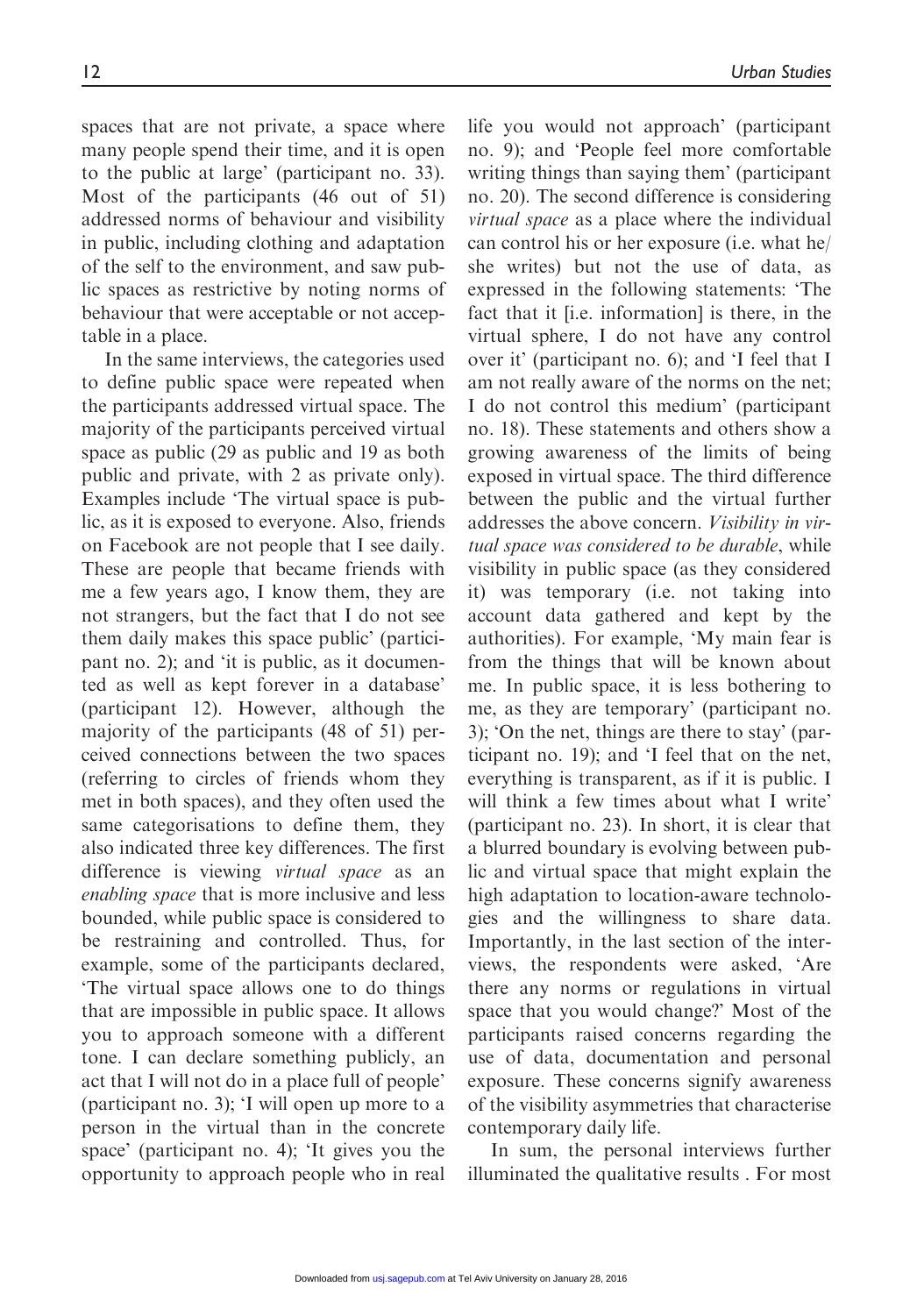of the participants, exposure and practices of visibility are an integral and major part of daily life, both in public and virtual space. Most of the participants stated that they spend most of the day in public, referring to both the concrete and the virtual space.

## Conclusions: Visibility as a multifaceted condition

Sight and visibility were always key categories in understanding the dynamics in public space. Today, however, with the development of social media and the significant role of images, sight and visibility have become central to examining the means by which people project themselves and at least partially manage their behaviours. The results of the experiment showed that people have difficulty defining public space, but at the same time, they are extremely aware of the notion of visibility in public as well as of the norms and regulations practiced in public space. The participants in the experiment considered virtual space to be an additional layer of public space, a space where they can project messages that the self (from their perspective) manages or controls, whereas public space is considered to be a place where the self is exposed (to others, including but not limited to the government) without control. Either way, the approach of the participants to the constant self-exposure (both top-down and bottom-up) reinforced the condition of visibility as two-way process of simultaneously seeing and being seen and collecting and sharing data, which affects both the observer and the beholder in public space. Furthermore, as noted in the introduction, visibility practices were never symmetrical, but today, it is not only the authorities that collect our information but also commercial companies and other groups. This is surely not new; rather, what we are witnessing, as observed in this study, is the normalisation of this social process, with individuals willingly contributing information, especially in locations that they perceive to be public. In these locations, the concrete and the virtual space collide, and the participants' tendency to share information is high. It is apparent from the results that the relational aspect of visibility and its asymmetry are considered to be norms. The self is adapting and adjusting to location-aware technologies and perceives them as necessary tools with which one manages one's life.

However, the key question is ultimately more profound. Acknowledging that we live in a technology-based society and that individuals have more tools to manage and 'show' themselves in public, the question becomes how the practices of both collecting data through CCTV and sharing information through location-based technologies change not only users' perceptions but also public space itself. The question is not so much whether public space as experienced today and monitored is still public, but rather what are the lenses through which we need to look at it. As this study showed, the self in public space is (willingly or not) becoming an identifiable subject. This raises critical questions regarding some of the key categories in the literature associated with public space, such as 'crowd', 'front' and 'back', and whether these become empty categories in times when virtual space is seen as the 'front', especially because this new 'front' is a platform where identifiable subjects communicate. This condition, which is nurtured by both agencies and subjects, suggests that the idea of urban public space as a place that provides relative anonymity is shrinking. It is not clear how this shrinkage will affect the future of public space, but we can hypothesise that the new norms that surround visibility practices and data sharing derived from changing norms in the way people perceive publicness. Following this, public space should be analysed further by examining visibility as a *multifaceted*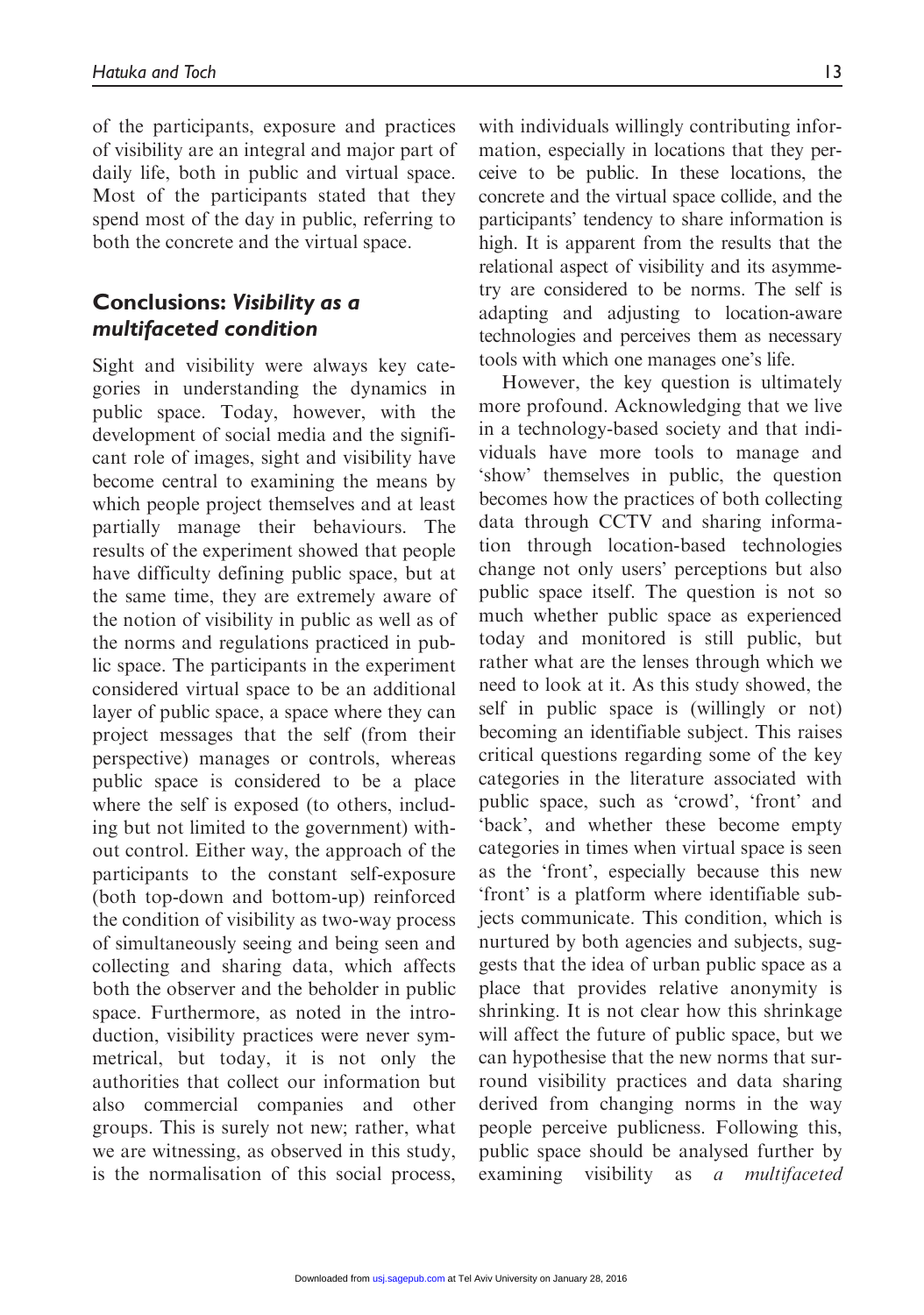condition (rather than a feature). Indeed, visibility as a category is not new. What is different in our times is its *contradictory* attributes, as it is (1) constant, taking place in all spheres of life; (2) concrete, maintained by identified practices; and (3) abstract, contributing to the asymmetry of sight and power. It is this condition by which both individuals and governments change and shape daily life. Thus, a better understanding of visibility as a human condition, including examination of its features in varied locations, its dynamics and its durable effects, might assist in examining and thus understanding the meaning of contemporary publicness.

Finally, what is the meaning of this process, of the normalisation of asymmetrical visibility? How might it affect future dynamics in public? There is no decisive answer to this question. One direction might be an increase in this trend without a revolt from the public. Governments are developing more surveillance practices, but they do so in ways that are not known or open to the public. For the sake of order and stability, the subject 'accepts' these practices and sees them as the norm. This state of mind also contributes to the willingness to expose one's personal data and to diminish one's (already invaded) privacy. Thus, the subject becomes more indifferent to control practices. The public is adapting to this condition. Another possibility would be developing a critical approach to this trend and particularly to the implications of these juxtaposed methods of information collection and sharing that enhance asymmetrical visibility and contribute to its normalisation. This possibility assumes that individuals are actively aware agents who understand that contemporary visibility practices provide them with tools to control their social interactions, such as setting meetings and messaging as well as 'crafting' their appearance in 'public', but at the same time limit their privacy. This path might lead the self to become reflective of this condition and at least partially modify his or her visibility practices.

#### Funding

This research received no specific grant from any funding agency in the public, commercial, or notfor-profit sectors.

#### **References**

- Bodnar J (2015) Reclaiming public space. Urban Studies 52(12): 2090–2104.
- Brighenti A (2007) Visibility, a category for the social science. Current Sociology 55(3): 323–342.
- Brighenti A (2010) The Publicness of Public Space: On the Public Domain. Quaderni del Dipartimento di Sociologia e Ricerca Sociale, 49, Universita` di Trento.
- Campbell T (2012) Beyond Smart Cities: How Cities Network, Learn and Innovate. London, New York: Routledge.
- Dandeker C (1990) Surveillance, Power and Modernity: Bureaucracy and Discipline from 1700 to the Present Day. Cambridge: Polity Press.
- de Souza e Silva A and Frith J (2012) Mobile Interfaces in Public Spaces: Locational Privacy, Control, and Urban Sociability. New York: Routledge.
- Deakin M and Al Waer H (eds) (2014) From Intelligent to Smart Cities. London: Routledge.
- Dodge M and Kitchin R (2005) Codes of life: Identification codes and the machine-readable world. Environment and Planning D: Society and Space 23: 851–881.
- Foucault M (1977 [1975]) Discipline and Punish: The Birth of the Prison. London: Penguin Books.
- Garfinkel H (1984 [1967]) Studies in Ethnomethodology. Cambridge: Polity Press.
- Goffman E (1959) The Presentation of Self in Everyday Life Garden City, NY: Doubleday, Anchor Books.
- Goffman E (1963) Behaviour in Public Spaces. New York: The Free Press.
- Goldsmith S and Crawford S (2014) The Responsive City: Engaging Communities Through Data-Smart Governance. San Francisco, CA: Jossey-Bass.